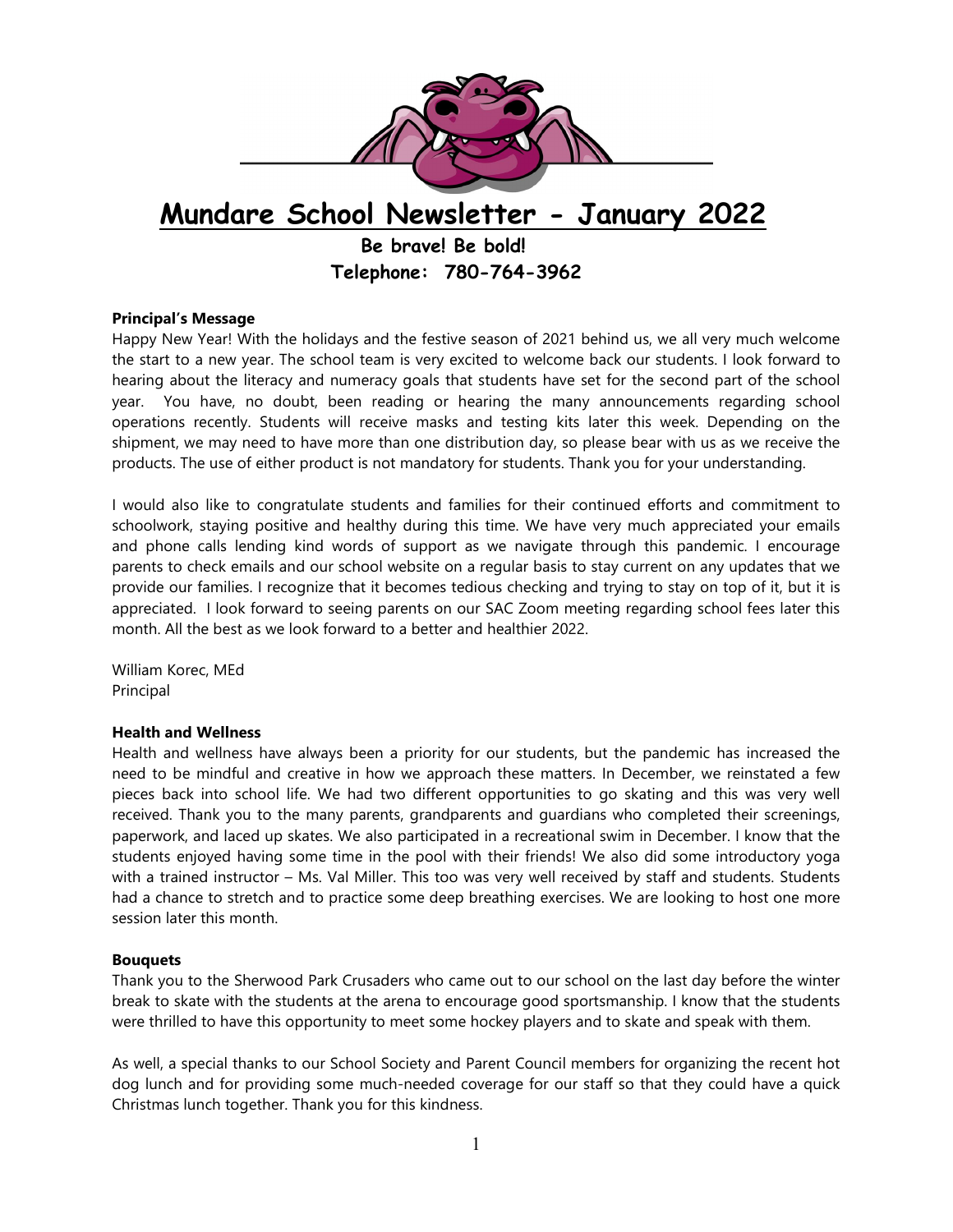#### **Parent Council and Fees**

As we shared in an email before the winter break, our January SAC meeting will begin our preliminary discussion regarding school fees and any changes to the existing fee structure for Mundare School. The meeting is open to all parents. Please let the office know, or any SAC member, if you require the zoom link to join in on the discussion. Save the date – **Tuesday January 25, 2022** @ 6PM on Zoom! We will be discussing fees, the new playground project, and other fundraising activities. Congratulations to **Mandy Chipps** for returning the parent survey and winning the gift card this month in the random lottery.

# **Lamont County Food Bank Luncheon Winners**

Our school participates in an annual collection of food items at Christmas to support the Lamont County Food Bank. This year, as always, students and families were extremely generous. Thank you to our leadership students under the direction of Miss Giebelhaus, who coordinated the initiative. Special thanks to Mr. Kowal for bringing the limo around to the school and collecting the food items. As an added incentive, the classroom that brought the most items in was awarded a pizza lunch on the last day before the break. The winning classroom this year was **Grade 7/8**



Their pizza party happened on the last day before winter break. Thank you, everyone, for showing kindness and empathy to others in Lamont County. Your generosity is so inspiring. We donated a whopping 887 items of food this year! Way to go, Dragons!

# **Kindergarten Registration Starts Soon!**

Is your child turning five on or before Dec. 31, 2022? If so, it is almost time to register for kindergarten. **Kindergarten registration opens for the 2022-23 school year on February 1, 2022.** To help families prepare, Elk Island Public Schools has put together an online **EIPS [Kindergarten](http://www.eips.ca/kindergarten) Tool kit** to make the transition as smooth as possible. The kit includes information on registration, important dates, programming options, what to expect, eligibility, how to find your designated school, transportation and more. Additional information regarding **Mundare School's** kindergarten program is available at **[Kindergarten | Mundare School](https://www.mundareschool.ca/programs/kindergarten)**

# **Returning Student Registration for 2022-23**

Elk Island Public Schools (EIPS) will once again conduct an online returning student registration process to confirm student registrations for the 2022-23 school year. Families of all returning students must complete the process to confirm the school their child plans to attend in the 2022-23 school year. Additionally, students who want to attend a non-designated school need to make that request through the returning student registration process—acceptance is based on available space. The 2022-23 returning student registration takes place between Feb. 1-28, 2022. Access to the Returning Student Registration Form is provided through the **[PowerSchool](https://powerschool.eips.ca/public/home.html) Parent Portal**. If you do not have a PowerSchool Parent Portal account, you need to set one up before Feb. 1, 2022. For more information contact the school directly

#### **Create a [PowerSchool](https://www.eips.ca/schools/powerschool/parent-portal) Parent Portal account**



**\*Remember to follow our school on Facebook and Twitter and sync our calendar with yours at mundareschool.ca**

 $\mathfrak{D}$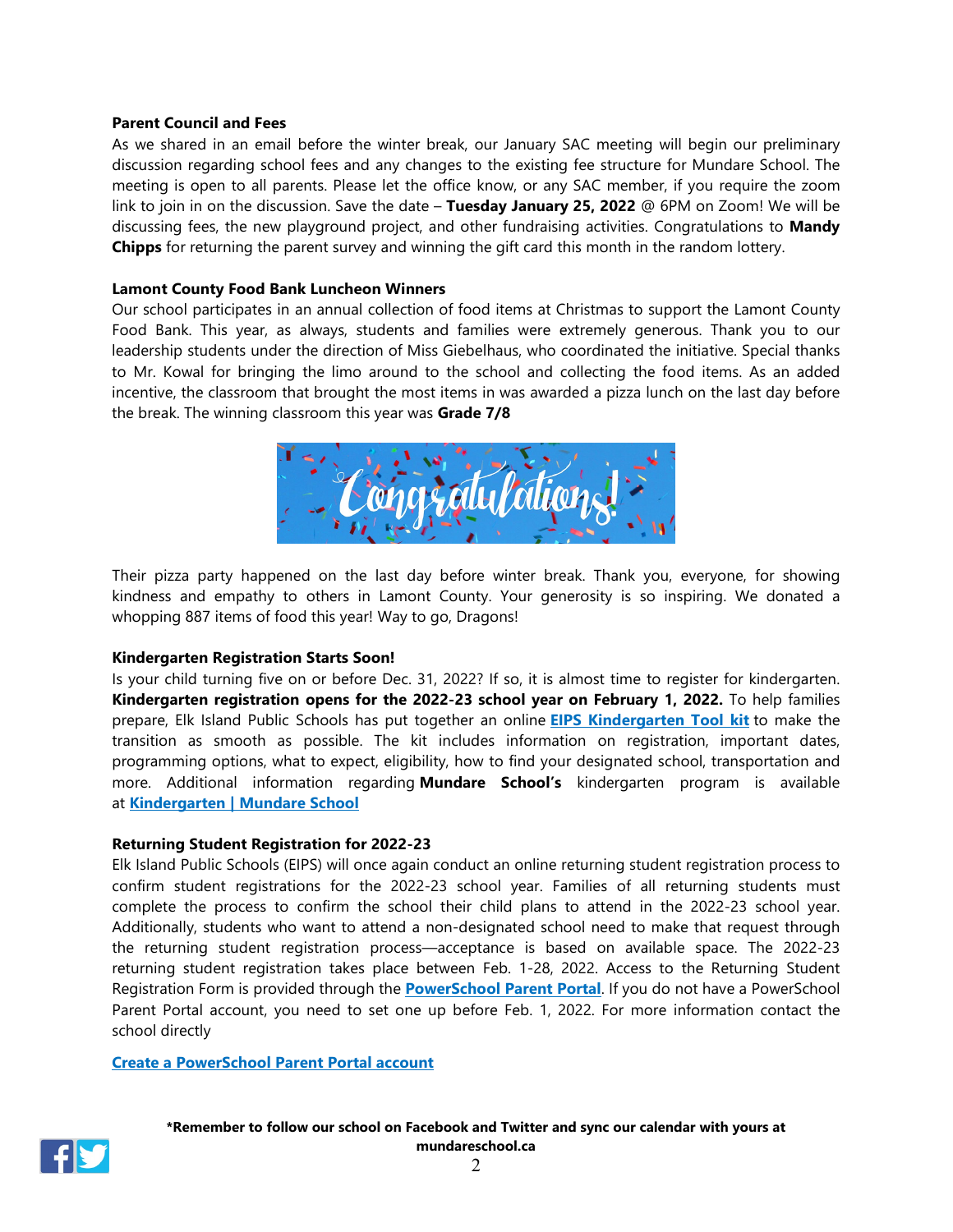# **PD DAY – MAKE IT A FAMILY LITERACY DAY**

Even though this national Family Literacy event in on January 27 and our PD Day is on the following Monday, we would like to share the following information that you may want to use with your child on this day when they will be at home with you. Have fun with these suggestions!

- **[Barbara Reid](https://barbarareid.ca/)**
- **[Barbara](https://abclifeliteracy.ca/wp-content/uploads/2021/11/FLD-2022-Barbara-Reid-TipSheet-EN.pdf) Reid Tip Sheet**
- **[Activity](https://abclifeliteracy.ca/wp-content/uploads/2021/11/FLD-2022-Activity-Sheet-EN.pdf) Sheet**
- **[Activity](https://abclifeliteracy.ca/wp-content/uploads/2021/11/FLD-2022-Activity-Book-EN.pdf) Book**

#### **Family Literacy in Canada**

• Children whose parents are involved with them in family literacy activities score 10 points higher on standardized reading tests *(The Effect of Family Literacy Interventions on Children's Acquisition of Reading: From Kindergarten to Grade 3, Conducted by Monique Seneschal for the National Center for Family Literacy, 2006)*



# [Download](https://drive.google.com/file/d/1pjZVEv34Qoqp8fswqCOtUqCMEkDMxHOB/view?usp=sharing) Video [Download](https://drive.google.com/file/d/16CC7Rd7LDT-AYWve3Q7a7MODVL2SfH7_/view?usp=sharing) Map the Snap Sarah's [Snippets](https://sarahsnippets.com/how-do-we-learn-new-words-orthographic/)

# **Have your say, EIPS wants to hear from you!**

Elk Island Public Schools (EIPS) wants to hear from you to gain a deeper understanding of your confidence in the Division and its strategic direction. As such, it's launched a new annual survey entitled, EIPS Year in Review: Stakeholder Confidence Survey—open January 6-18.

The survey covers a range of topics, including student growth and achievement, learning supports, teaching and leading, governance, and resource allocations. The information gathered will help EIPS:

#### **\*Remember to follow our school on Facebook and Twitter and sync our calendar with yours at mundareschool.ca**

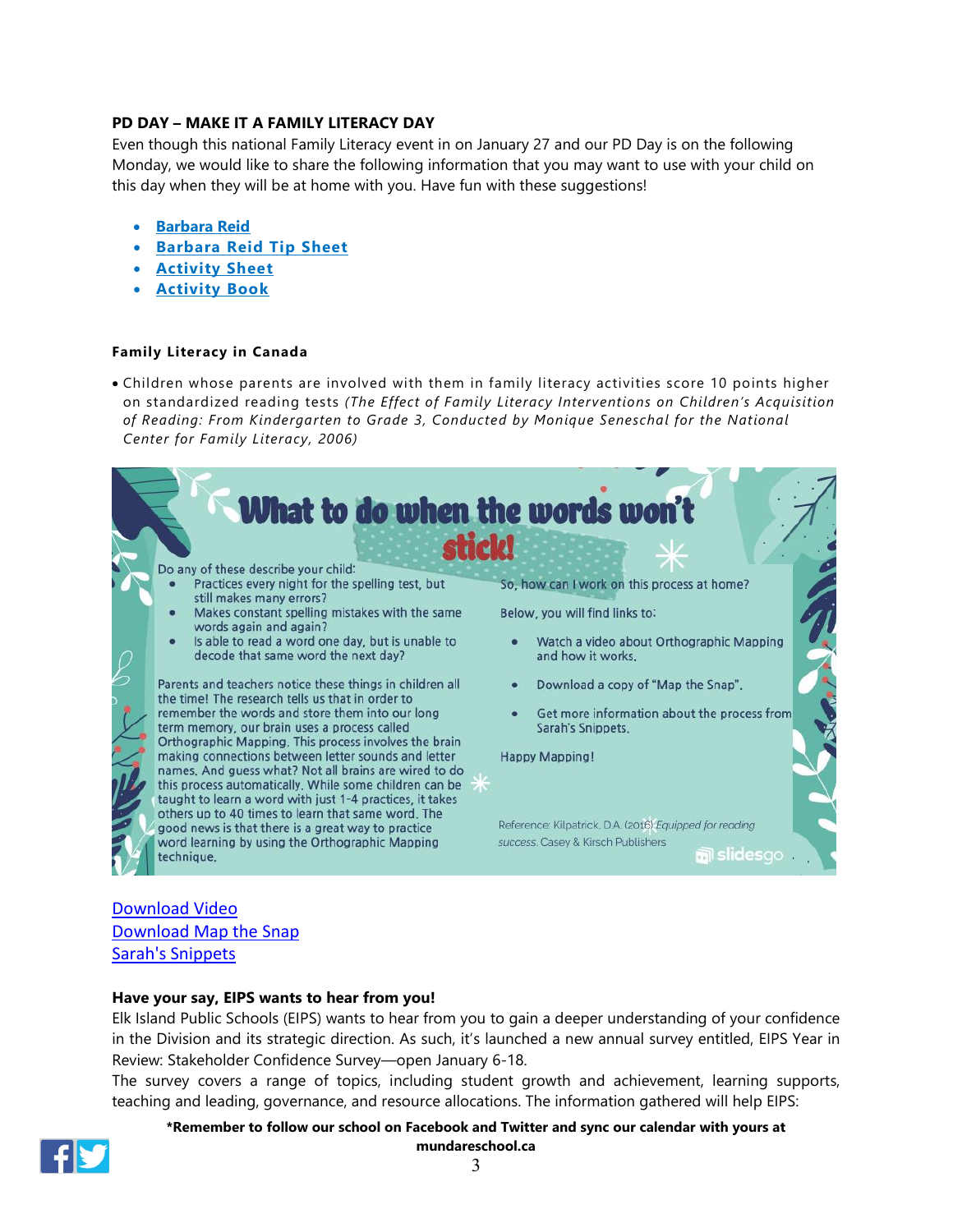- assess stakeholder confidence—families, staff, Grade 12 students and community members.
- gather input to guide future decision-making.
- gather feedback to enhance its *[Four-Year Education Plan](https://www.eips.ca/trustees/four-year-education-plan)*; and
- provide a platform for families, students, staff, and community members to have a voice in ensuring high-quality, student-centered learning environments in EIPS schools.

EIPS will share the results in the *Annual Education Results Report 2021-22*.

#### **[TAKE THE SURVEY NOW!](https://www.surveymonkey.com/r/MP5FTDJ)**

Survey closes Jan. 18, 2022

*NOTE:* EIPS encourages everyone to respond honestly. Your identity and answers are confidential and cannot be linked in any way to you or your child's school. Grade 12 students will have an opportunity to complete the survey at school. Families who do not want their child to complete the survey simply need to advise their child's school.

# **Counselling Corner: Zones of Regulation**

This month, students will be learning about personal triggers. I can get upset when I am sitting beside someone who is chewing with their mouth open or if I am hungry. It is important to identify one's triggers and develop strategies to proactively handle an individual's triggers. For example, I can create space from an individual who is chewing loudly, or politely ask them to close their mouth while they chew. For my other trigger, I can make sure I always have a snickers bar nearby. As individuals recognize and implement strategies to deal with triggers, they can gain control of their emotions and behaviors. What triggers you, and what can you do to prevent or lessen an emotional reaction?

#### Miss Giebelhaus, Counsellor



#### **Inclement Weather**

With the winter season well underway, we want to remind families to dress children appropriately for the weather when getting ready for school or the bus. The weather often changes unexpectedly throughout the day, so please select suitable outerwear, and ensure your child is prepared for changing conditions. If inclement weather conditions occur, Elk Island Public Schools (EIPS) will advise families of any bus cancellations using various communications tools, including automated-telephone messages, alerts posted on *[eips.ca](http://www.eips.ca/)* and school websites, Twitter, Facebook, local radio stations and on Versa trans My Stop. Decisions regarding bus cancellations are guided by **EIPS' [Administrative](https://www.eips.ca/about-us/administrative-procedures/131) Procedure 131: Inclement [Weather,](https://www.eips.ca/about-us/administrative-procedures/131)** which states: "school bus service may be suspended … when there is a forecast or current temperature of -40 C including wind chill, in one or more regions." Other reasons for suspending or delaying school bus services include adverse weather and poor road condition. When school bus services are suspended, schools remain open to students. EIPS believes families have the right and responsibility to make choices for their children based on what they feel is safest during times of inclement weather. For more information, contact EIPS Student Transportation at 780-417-8151.